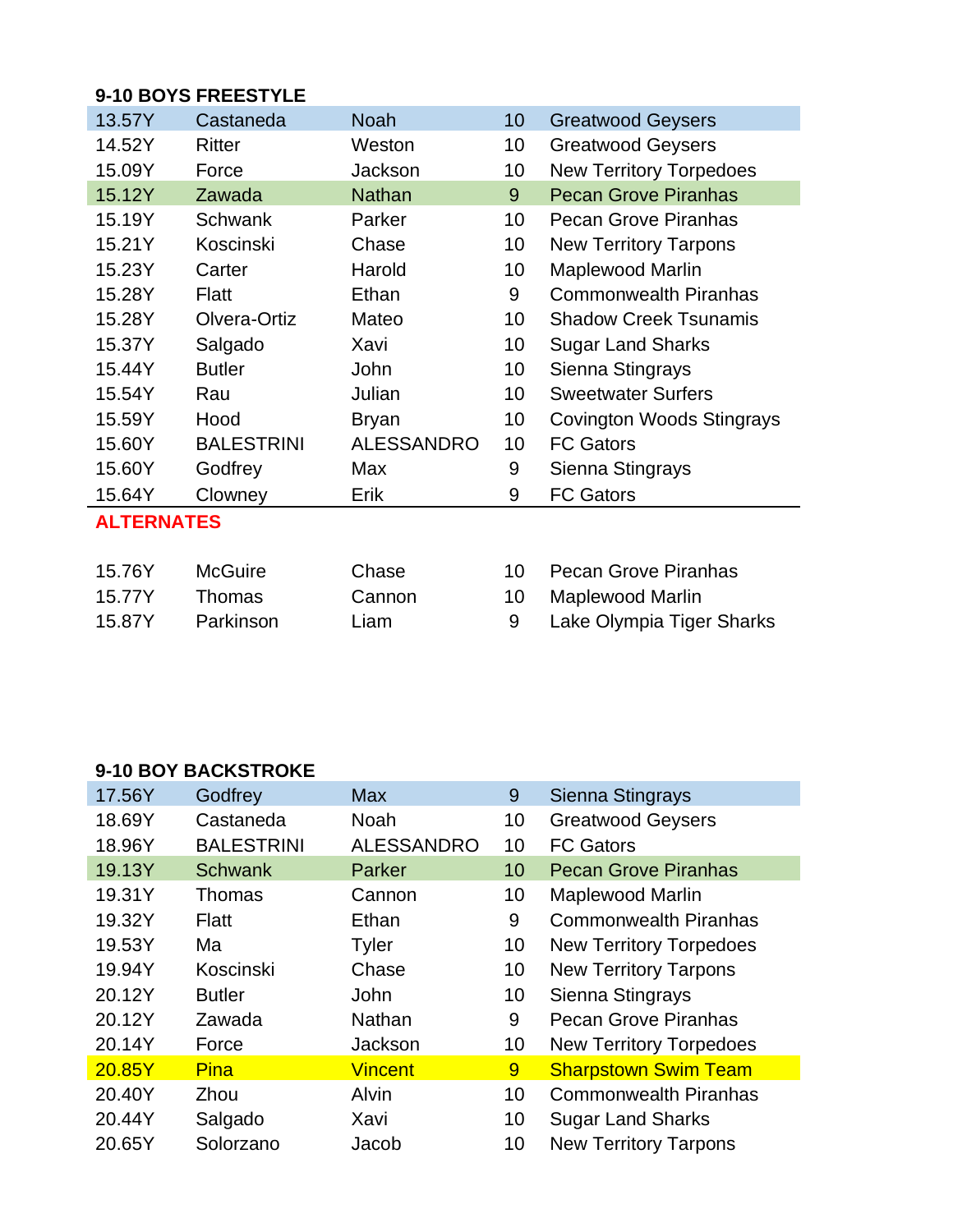| 20.75Y            | Ludwig  | Louis   | 10 | <b>First Colony Gold</b>     |  |  |
|-------------------|---------|---------|----|------------------------------|--|--|
| <b>ALTERNATES</b> |         |         |    |                              |  |  |
|                   |         |         |    |                              |  |  |
| 20.90Y            | Clowney | Erik    |    | <b>FC Gators</b>             |  |  |
| 20.94Y            | Whiles  | Everett | 10 | <b>Commonwealth Piranhas</b> |  |  |
| 20.97Y            | Rau     | Julian  | 10 | <b>Sweetwater Surfers</b>    |  |  |

## **9-10 BOYS BREASTSTROKE**

| 20.13Y            | Thomas            | Cannon            | 10 | <b>Maplewood Marlin</b>        |  |  |
|-------------------|-------------------|-------------------|----|--------------------------------|--|--|
| 21.05Y            | Hood              | <b>Bryan</b>      | 10 | Covington Woods Stingrays      |  |  |
| 21.79Y            | <b>Childs</b>     | Logan             | 10 | <b>Sweetwater Surfers</b>      |  |  |
| 21.91Y            | Zhou              | Alvin             | 10 | <b>Commonwealth Piranhas</b>   |  |  |
| 22.02Y            | Rau               | Julian            | 10 | <b>Sweetwater Surfers</b>      |  |  |
| 22.09Y            | Zawada            | <b>Nathan</b>     | 9  | Pecan Grove Piranhas           |  |  |
| 22.16Y            | Yang              | Tzu-Chieh         | 10 | <b>Commonwealth Piranhas</b>   |  |  |
| 22.28Y            | <b>BALESTRINI</b> | <b>ALESSANDRO</b> | 10 | <b>FC Gators</b>               |  |  |
| 22.35Y            | <b>Bohannan</b>   | William           | 10 | <b>Sugar Land Sharks</b>       |  |  |
| 22.43Y            | <b>Fields</b>     | Elliot            | 10 | <b>Meadows Marlins</b>         |  |  |
| 22.59Y            | <b>Schwank</b>    | Parker            | 10 | <b>Pecan Grove Piranhas</b>    |  |  |
| 22.81Y            | Force             | Jackson           | 10 | <b>New Territory Torpedoes</b> |  |  |
| 22.97Y            | Rutledge          | Caden             | 9  | <b>Sweetwater Surfers</b>      |  |  |
| 23.00Y            | <b>Butler</b>     | John              | 10 | Sienna Stingrays               |  |  |
| 23.16Y            | Whiles            | Everett           | 10 | <b>Commonwealth Piranhas</b>   |  |  |
| 26.64Y            | <b>Chen</b>       | <b>Alex</b>       | 9  | <b>Glenshire Wahoo</b>         |  |  |
| <b>ALTERNATES</b> |                   |                   |    |                                |  |  |
| 23.25Y            | Flatt             | Ethan             | 9  | <b>Commonwealth Piranhas</b>   |  |  |
| 23.32Y            | Pierce            | Asa               | 10 | <b>Greatwood Geysers</b>       |  |  |
| 23.42Y            | Carter            | Harold            | 10 | <b>Maplewood Marlin</b>        |  |  |

## **9-10 BOYS BUTTERFLY**

| 16.09Y | Godfrey           | <b>Max</b>        | 9  | Sienna Stingrays             |
|--------|-------------------|-------------------|----|------------------------------|
| 16.53Y | Castaneda         | <b>Noah</b>       | 10 | <b>Greatwood Geysers</b>     |
| 16.78Y | Koscinski         | Chase             | 10 | <b>New Territory Tarpons</b> |
| 16.78Y | Zawada            | <b>Nathan</b>     | 9  | <b>Pecan Grove Piranhas</b>  |
| 17.58Y | Ritter            | Weston            | 10 | <b>Greatwood Geysers</b>     |
| 17.59Y | Schwank           | Parker            | 10 | <b>Pecan Grove Piranhas</b>  |
| 17.69Y | <b>McDermott</b>  | James             | 10 | <b>FC Gators</b>             |
| 18.26Y | <b>BALESTRINI</b> | <b>ALESSANDRO</b> | 10 | <b>FC Gators</b>             |